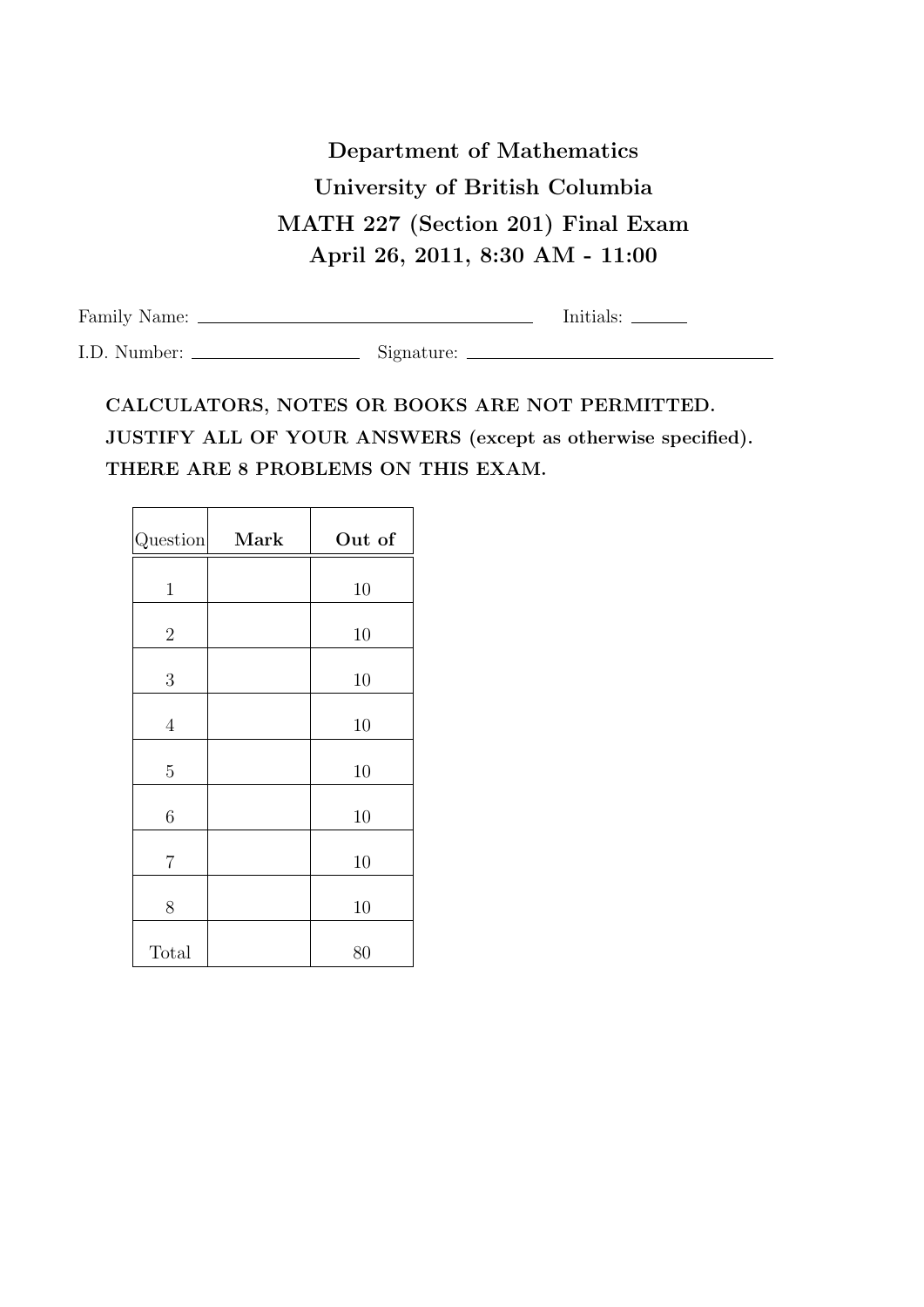Let  $\mathbf{x} : [1,2] \to \mathbb{R}^3$  be defined by:

$$
\mathbf{x}(t) = \left(\frac{t^2}{2\sqrt{2}}, \ \frac{t^2}{2\sqrt{2}}, \ \frac{t^3}{3}\right).
$$

- (a) Compute the arc length of the path  $\mathbf{x}$  from  $\mathbf{x}(1)$  to  $\mathbf{x}(t)$  for all  $1 \leq t \leq 2$ .
- (b) Find an explicit reparametrization of  $\mathbf x$  by arc length.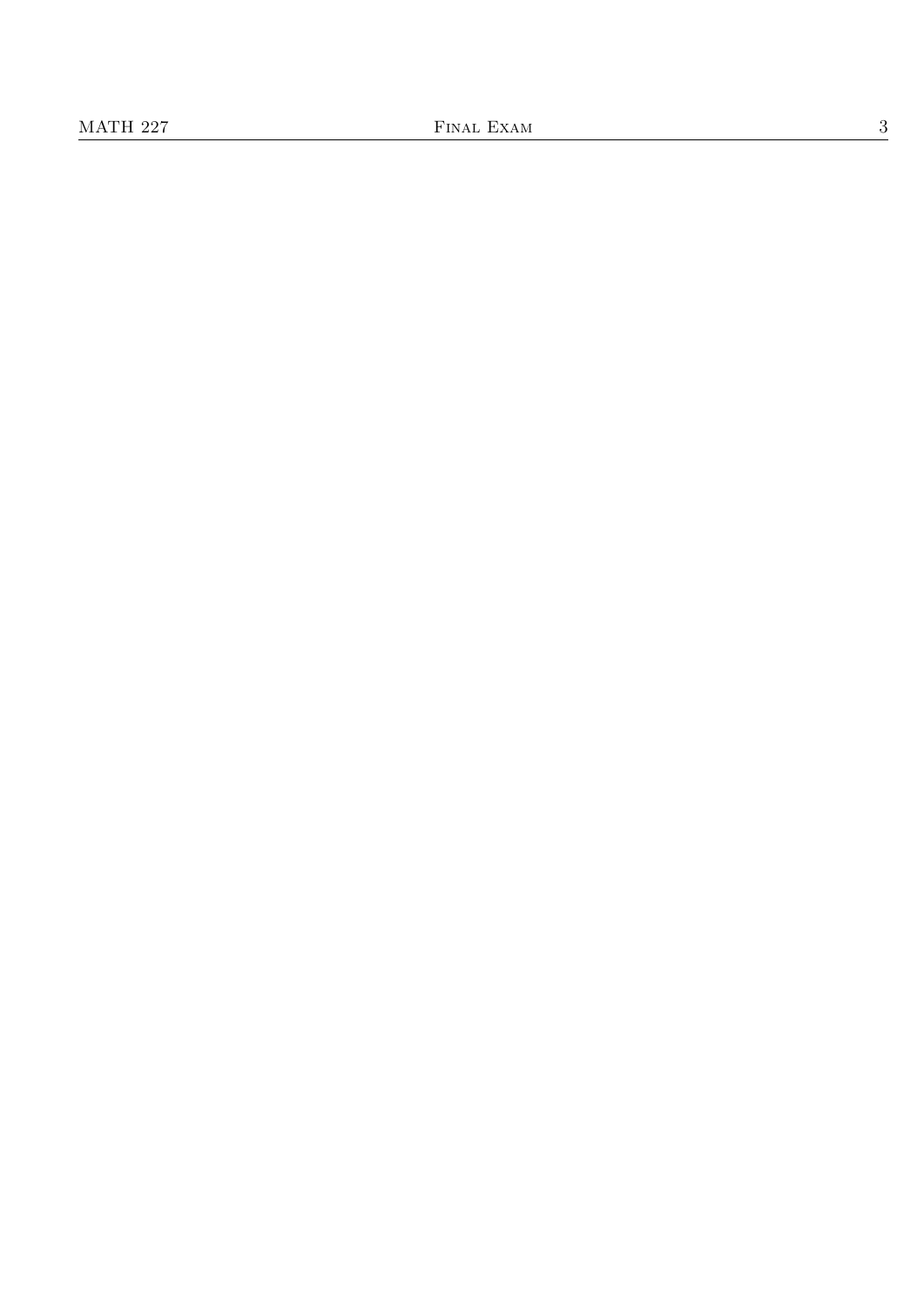Which of the following subsets of  $\mathbb{R}^3$  is simply connected? (note that such a set need not be open).

Just answer Yes or No (justification is not required).

- (a) The complement of a line
- (b) The complement of a half-line
- (c) The complement of a circle
- (d) The complement of the unit ball
- (e)  $\{(x, y, z) \in \mathbb{R}^3 : 2 < x^2 + y^2 + z^2 < 3\}$
- (f) The unit sphere
- (g) The punctured unit sphere (i.e., the set consisting of all points in the unit sphere except for one point)
- (h) The doubly punctured unit sphere (i.e., the set consisting of all points in the unit sphere except for two distinct points)
- (i) The torus
- (j) The solid torus (i.e., the bounded solid region that is bounded by the torus)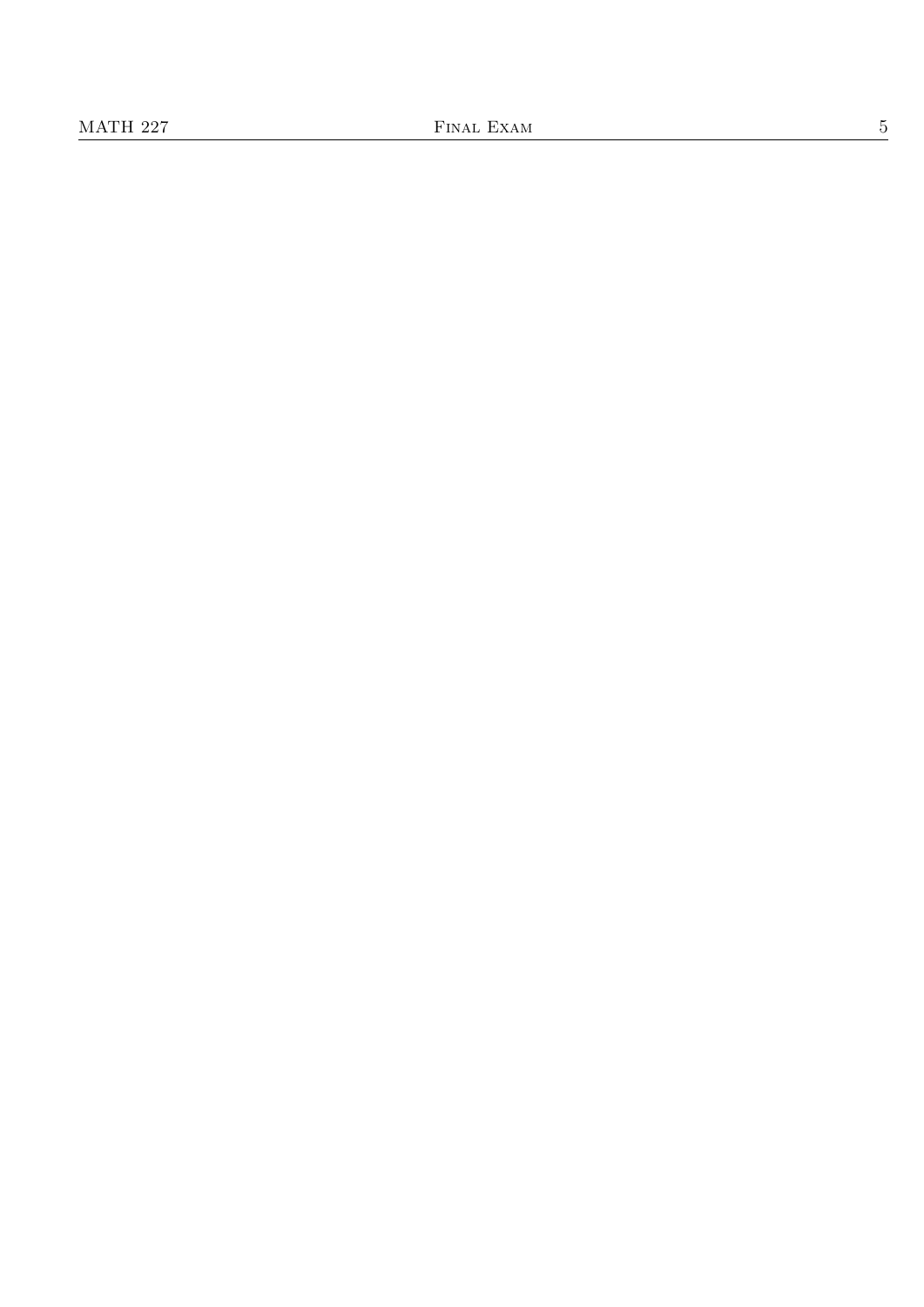Let  $C_r(\mathbf{p})$  denote the circle of radius r centered at  $\mathbf{p} \in \mathbb{R}^2$ , oriented counterclockwise.

Let  $\mathbf{F} = (M, N)$  be a  $C^1$  vector field on  $\mathbb{R}^2$  such that  $\frac{\partial N}{\partial x} = \frac{\partial M}{\partial y}$  at all points *except* possibly  $(0, 0), (0, 2)$  and  $(0, -2)$ . Let

$$
\begin{array}{rcl} \alpha & = & \int_{C_3((0,2))} \mathbf{F} \cdot d\mathbf{s} \\ \beta & = & \int_{C_3((0,-2))} \mathbf{F} \cdot d\mathbf{s} \\ \gamma & = & \int_{C_5((0,0))} \mathbf{F} \cdot d\mathbf{s} \\ \delta & = & \int_{C_1((0,0))} \mathbf{F} \cdot d\mathbf{s} \end{array}
$$

Find  $\delta$  in terms of  $\alpha$ ,  $\beta$  and  $\gamma$ .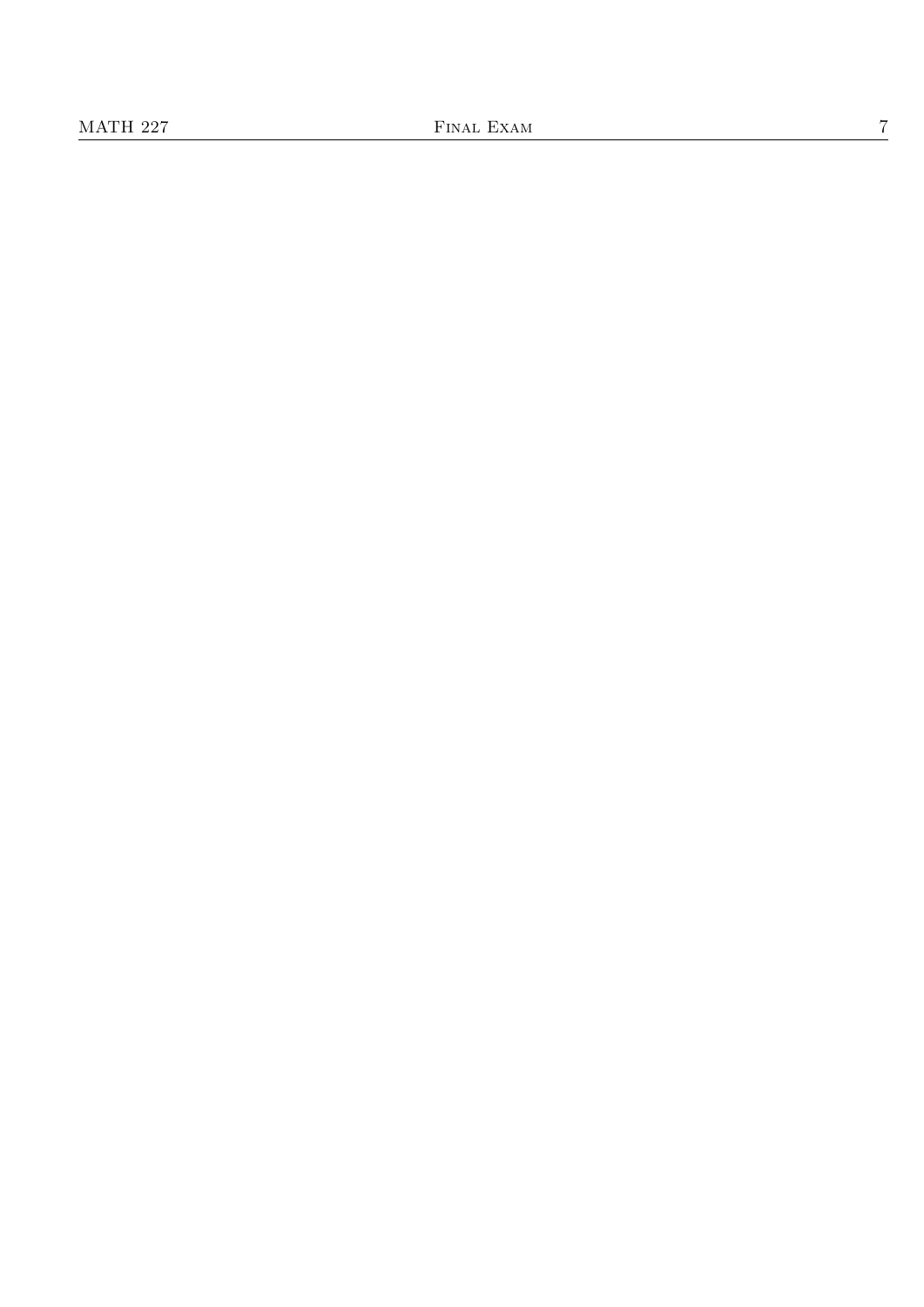Let  $C_1$  be the oriented straight line from  $(0, 0, 0)$  to  $(0, 1, 0)$ . Let  $C_2$  be the oriented straight line from  $(0, 1, 0)$  to  $(1, 0, 1)$ . Let C be the curve consisting of  $C_1$  followed by  $C_2$ .

Let  $\mathbf F$  be the vector field:

 $\mathbf{F}(x,y,z)=(-xy+x^3+z^2, e^{y^5\cos(y)}-z-x, yz+e^z).$ 

Find  $\int_C \mathbf{F} \cdot d\mathbf{s}$ .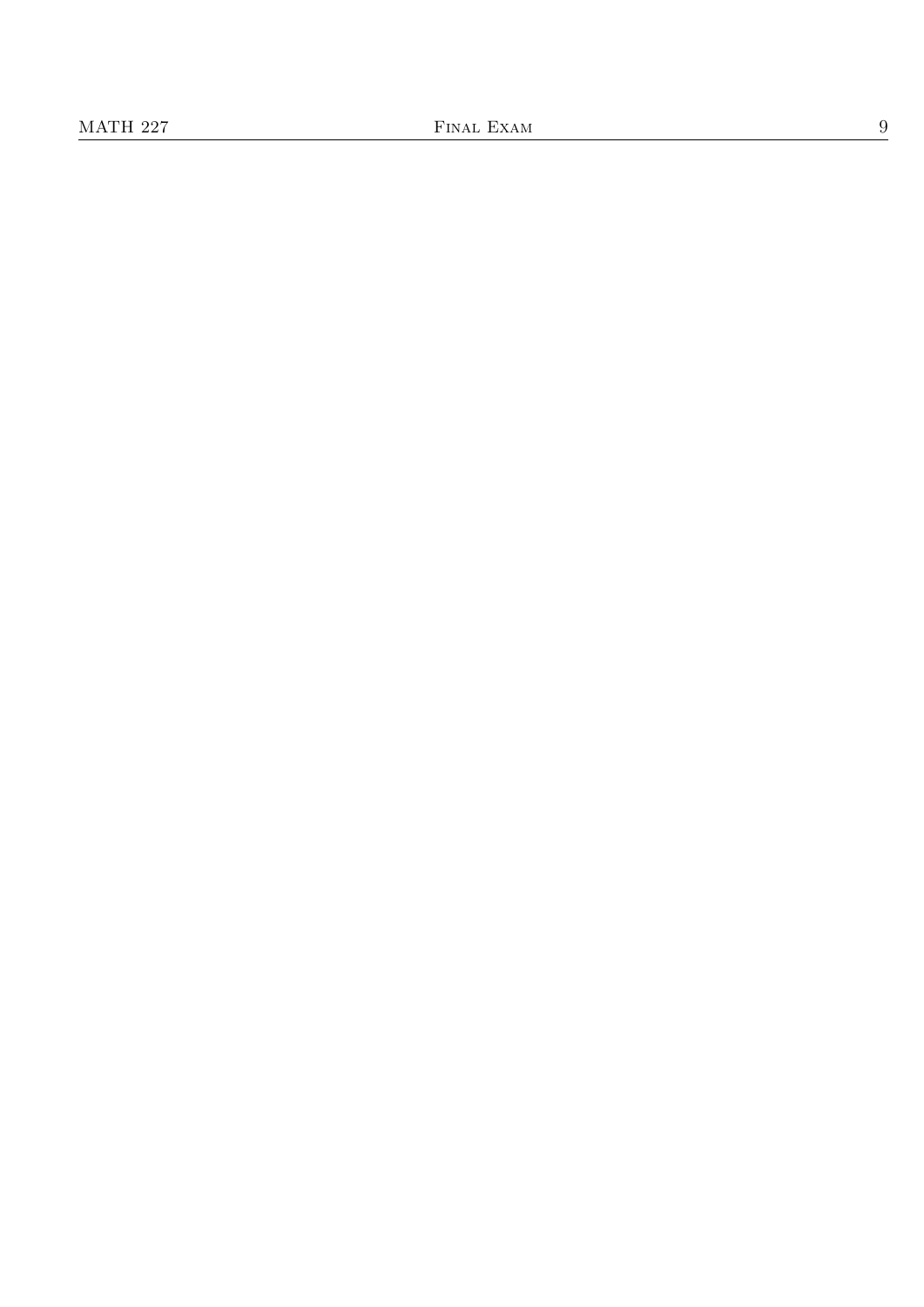Let B be the unit ball and S be the unit sphere in  $\mathbb{R}^3$ . Let **F** be a  $C^1$ vector field on a neighbourhood of B. Assume that

- i.  $curl(\mathbf{F}) = 0$
- ii.  $div(\mathbf{F}) = \mathbf{0} and -$

iii. On S, **F** is orthogonal to the radial vector field  $(x, y, z)$ .

Show that  $\mathbf{F} = \mathbf{0}$  on B.

(You may want to use the fact that if the integral of a nonnegative continuous function is zero, then the function itself is identically zero).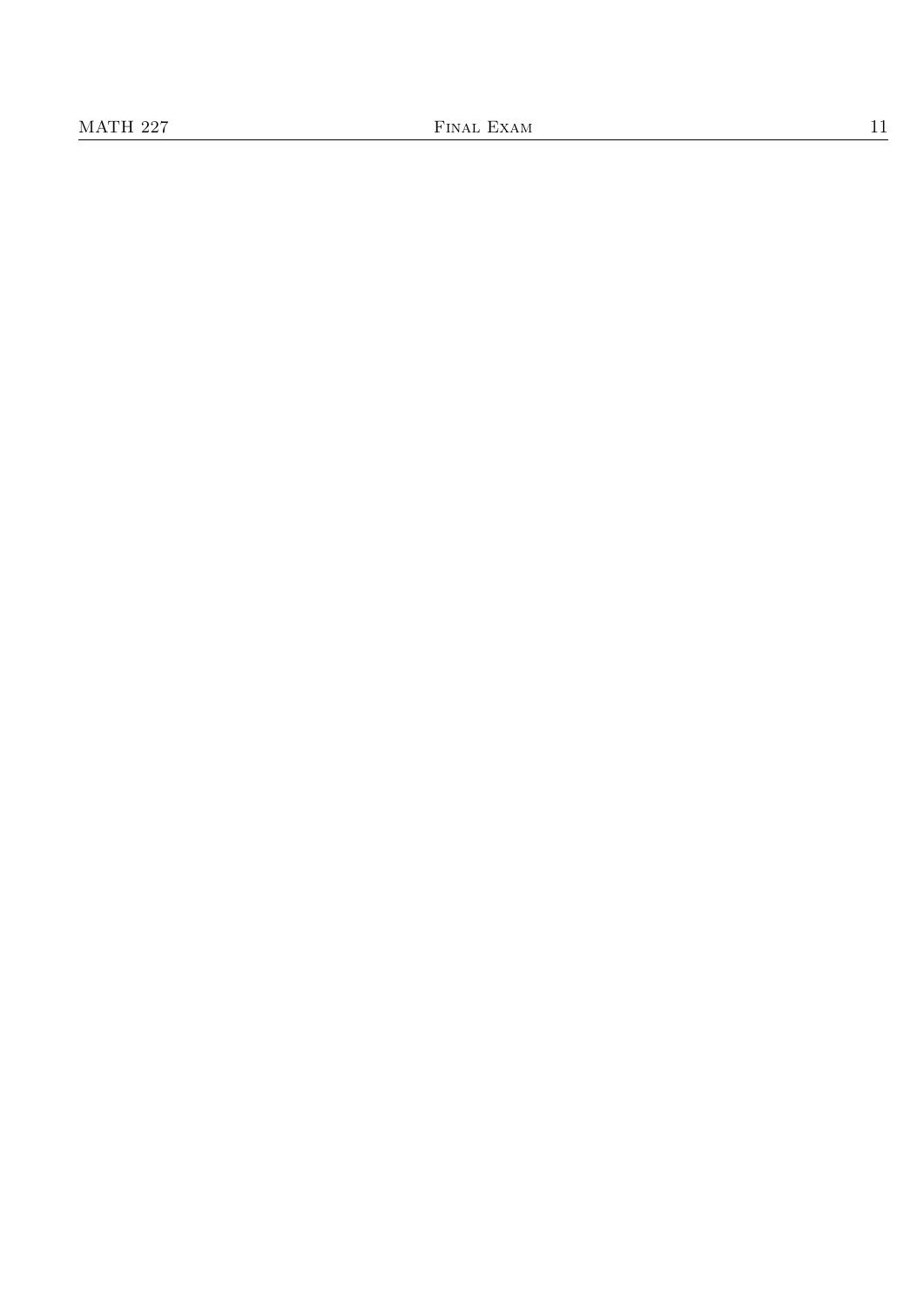For  $i = 1, 2, 3$ , let

$$
\phi_i = \sum_{j=1}^3 f_{ij} dx_j
$$

be a differential 1-form on  $\mathbb{R}^3$ . Show that

$$
\phi_1 \wedge \phi_2 \wedge \phi_3 = \det \left( \begin{bmatrix} f_{11} & f_{12} & f_{13} \\ f_{21} & f_{22} & f_{23} \\ f_{31} & f_{32} & f_{33} \end{bmatrix} \right) dx_1 \wedge dx_2 \wedge dx_3
$$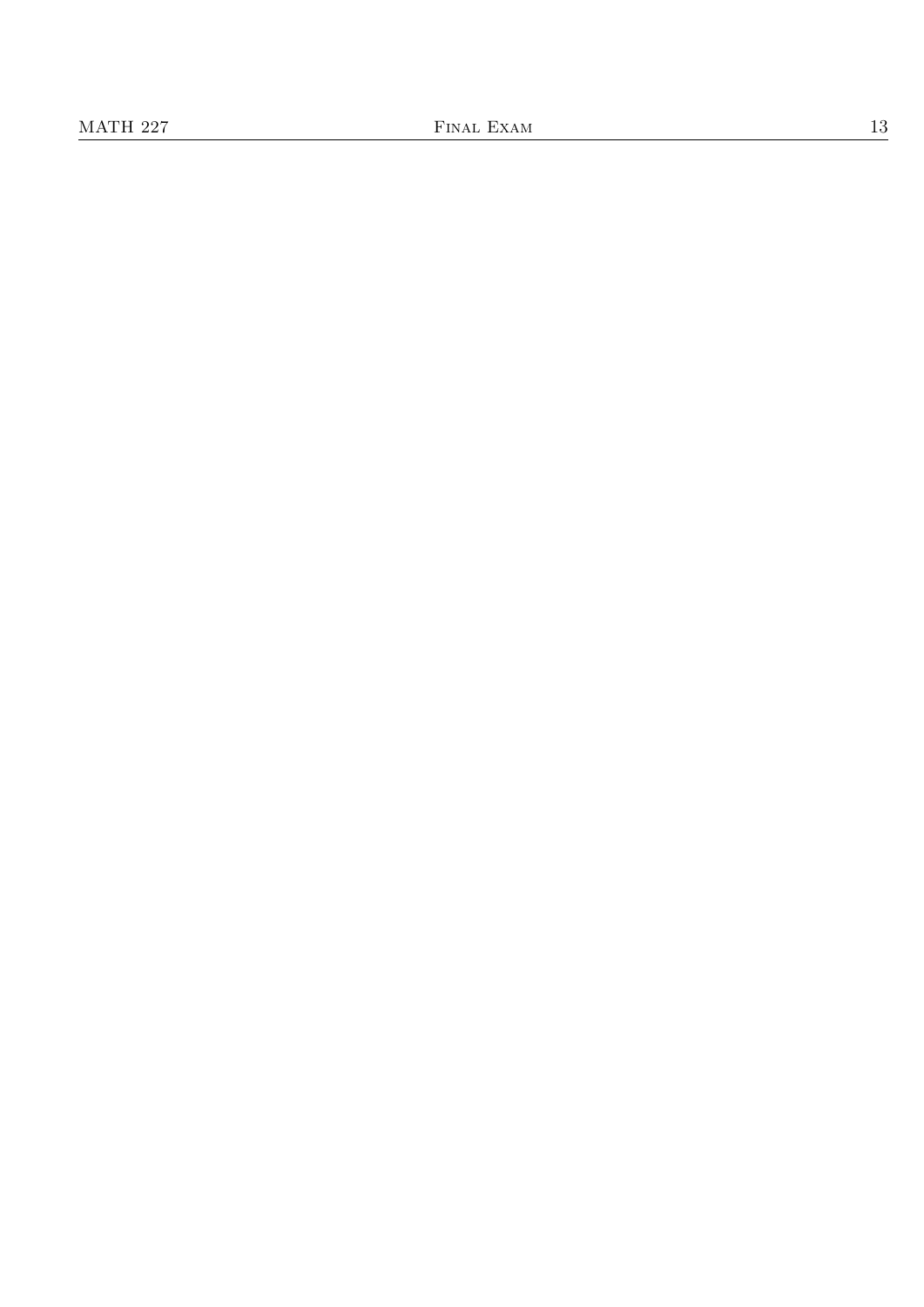Let S denote the torus in  $\mathbb{R}^3$  defined by:

$$
(\sqrt{x^2 + y^2} - 2)^2 + z^2 = 1.
$$

Find an orientation form on  $S$ , i.e., a differential 2-form on  $S$  that is nonzero on every pair of linearly independent tangent vectors at every point of S. Give your answer in the form

$$
f_1 dx \wedge dy + f_2 dy \wedge dz + f_3 dz \wedge dx,
$$

with explicit expressions for  $f_1, f_2$ , and  $f_3$  as functions of x, y and z.